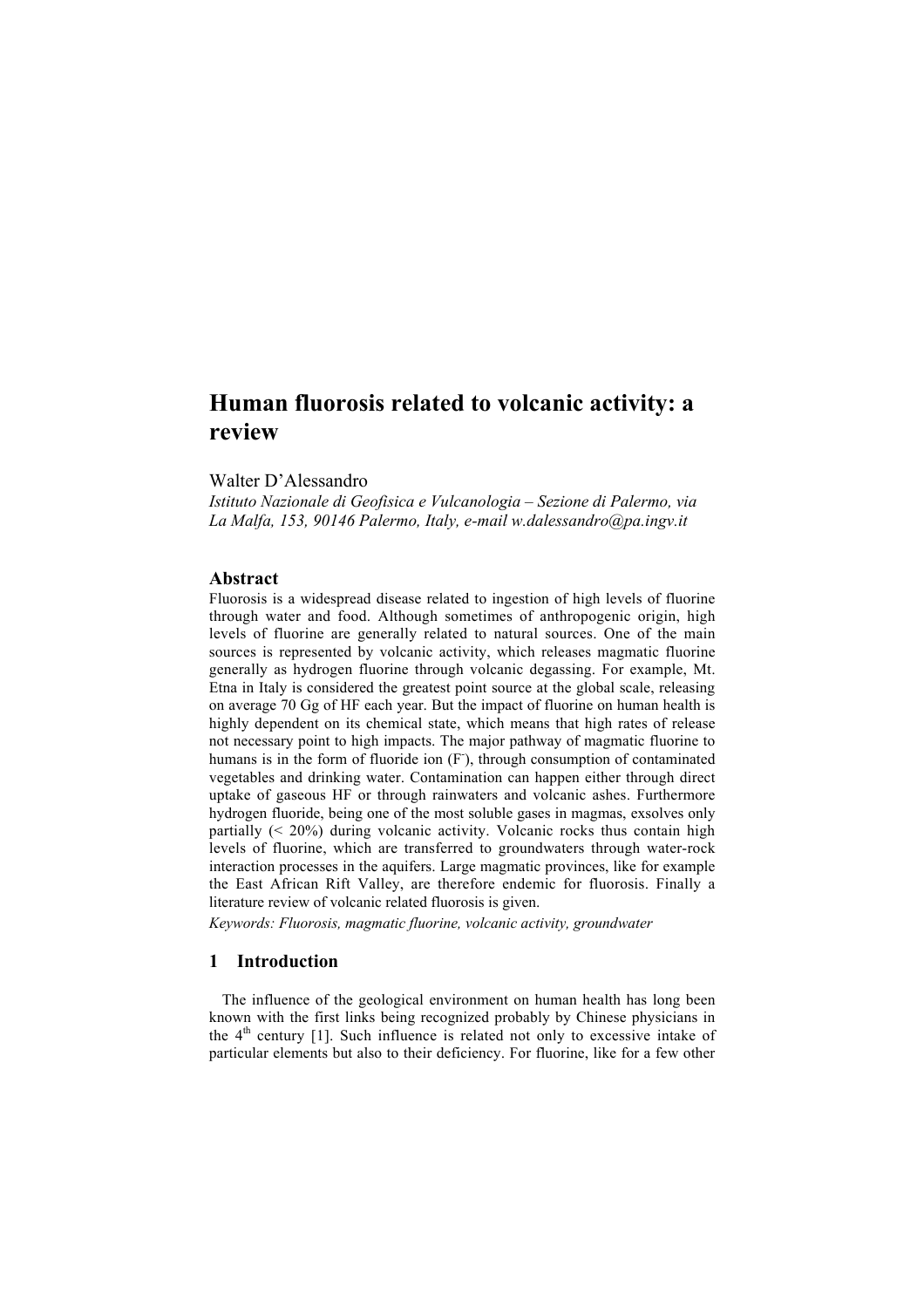elements (e.g. I, Se), human health status depends upon a delicate balance between excess and deficiency. Low intake of this element is related to dental caries while exposure to high chronic levels can lead to dental or skeletal fluorosis [2].

Many natural geological processes, sometimes exacerbated from anthropogenic influences (mining activities, fuel combustion, etc.), can be responsible of the impact of harmful compounds. One of the most important is volcanic activity. Apart from the obvious impact of eruptive, especially explosive, activity, in recent times the scientific community has become aware of the effects on the environment and particularly on human health deriving from geochemical processes acting in quiescent periods and even in volcanic systems considered extinct. The importance of this new scientific branch brought specialists of different disciplines to join in the International Volcanic Health Hazard Network (IVHHN) with the common aim of trying to better define the health effects of volcanic emissions [3].

#### 1.1 Magmatic fluorine

Fluorine is the  $13<sup>th</sup>$  most abundant element in the earth's crust [4]. Several natural and anthropogenic sources contribute to the geochemical cycling of fluorine. The most important industrial processes that release fluorine compounds are: aluminium smelting, coal burning, phosphate fertiliser and cement production, and brick and ceramic firing [5].

Volcanoes represent the main natural persistent source of fluorine [6,7]. Fluorine is emitted by volcanoes mostly in the form of  $HF_{(g)}$  [6], but emissions also contain much lower amounts of gaseous NH<sub>4</sub>F, SiF<sub>4</sub>,  $(NH_4)_2$ SiF<sub>6</sub>, NaSiF<sub>6</sub>,  $K_2SiF_6$ ,  $KBF_4$  and organo-fluorides [4,8,9]. Volcanic emissions of fluorine take the form of either sluggish permanent release from quiescent volcanoes (passive degassing) or rarer but more impacting discharges during short-lived volcanic eruptions. Estimates of the global volcanogenic fluorine flux range 50 to 8600 Gg/a [6,7,10], with the former figure being probably an underestimate. Total anthropogenic emissions are in the same order of magnitude with the highest emissions are due to chlorofluorocarbon production (300 Gg/a) and coal burning (200 Gg/a) [5].

It has been estimated that passive degassing, like that existing at Mt. Etna (Italy) and Masaya (Nicaragua) volcanoes, accounts for about 90% of the volcanic fluorine release. In particular Mt. Etna is the largest known point source of atmospheric fluorine, contributing for about 70 Gg/a [11], even stronger than today's total estimated anthropogenic release over Western Europe [12]. The influence of these emissions on the surrounding environment and in particular on vegetation has been investigated by several authors [12, 13, 14].

Although responsible on average for the emission of lower amounts, the impact of fluorine emitted during explosive volcanic eruptions has been better studied [15-17]. Fluoride was certainly the agent responsible for the death of sheep after the volcanic eruption described in the Icelandic sagas. Ashes emitted during explosive activity scavenge very effectively the erupted volcanic gases including HF thus enhancing their deposition around the erupting volcano up to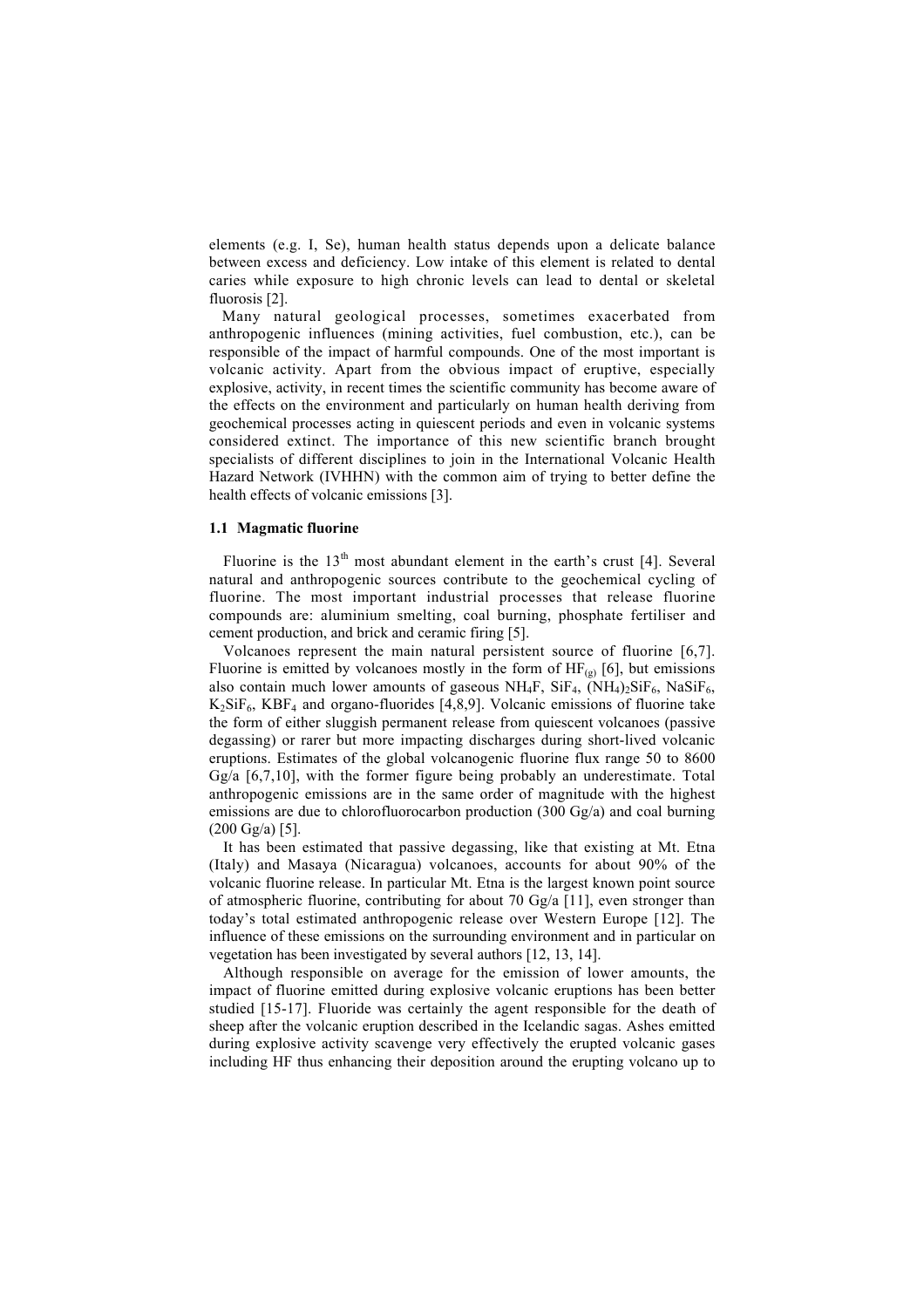distances of hundreds of km [15]. Acute and chronic fluorosis on grazing animals has been described for many explosive eruptions all around the world (Mt. Hekla – Iceland [18], Lonquimay – Chile [19], Nyamuragira – Democratic Republic of Congo [20], Mt. Ruapehu – New Zealand [17]). Consequences on livestock are due either to direct ingestion of F-rich ashes deposited on the grass or to grazing of grass or drinking water that are F-contaminated. The problem is widespread in Iceland were the magmas are particularly F-rich. Since its settling in  $9<sup>th</sup>$  century many eruptions on Iceland were responsible of F-poisoning of livestock. The first account of this problem was made after the 1693 eruption of Mt. Hekla by the farmer Eiriksson and the clergyman Petursson, which described the deformed teeth in sheep, cattle and horse calling them "ash-teeth" [21]. Death due to F-poisoning of livestock caused serious famines among Icelanders who were totally dependent on them. The worst episode followed the Laki eruption in 1783 causing the death of half of the population of Iceland [21].

Chronic fluorosis on grazing animals was also related to passive degassing (Ambrym, Vanuatu [22]) and to geothermal activity in recent volcanic areas (Yellostone, U.S.A. [23]).

#### 1.2 Human fluorosis

Fluorine is an essential element for human growth being incorporated in the mineral part of bones and in teeth in the form of fluoroapatite. Dental fluorosis is characterised by discoloured, blackened, mottled or chalky-white teeth. These symptoms are connected with an overexposure to fluoride during childhood when teeth were developing [5]. Fluorine intake above safe limit for very long time or in very high amounts can lead to skeletal fluorosis, with severe and permanent bone and joint deformations [5].

The main route of intake for humans is through drinking water. Only rarely high fluorine intake may derive from F-rich vegetables due either to natural accumulation (tea) or to anthropogenic contamination [24]. Absorption through the skin is very low but HF causes severe burns. Also the contribution of inhalation to the body burden of fluorine is very low. Workers exposed to high HF concentrations have higher probabilities to develop asthma or chronic lung diseases rather than fluorosis [5].

Fluorine, which is accumulated by vegetation as fluoride ion, is readily adsorbed by herbivorous animals. Animals accumulate this element as fluoroapatite that is relatively inert so that fluorine will not be biomagnificated in flesh-eating animals.

Whether dental or skeletal fluorosis are irreversible and no treatment exists, the only remedy being prevention by keeping fluoride intake within safe limits. The World Health Organization fixed a maximum admissible limit of 1.5 mg/l for drinking water [5], although for hotter climates this limit should be lowered to 1.0 mg/l due to higher water consumption.

Third world populations are more prone to develop fluorosis because of bad nutritional status. Clinical data indicate that to low protein, calcium and vitamin C and D intake raises the dental fluorosis risk [25, 26].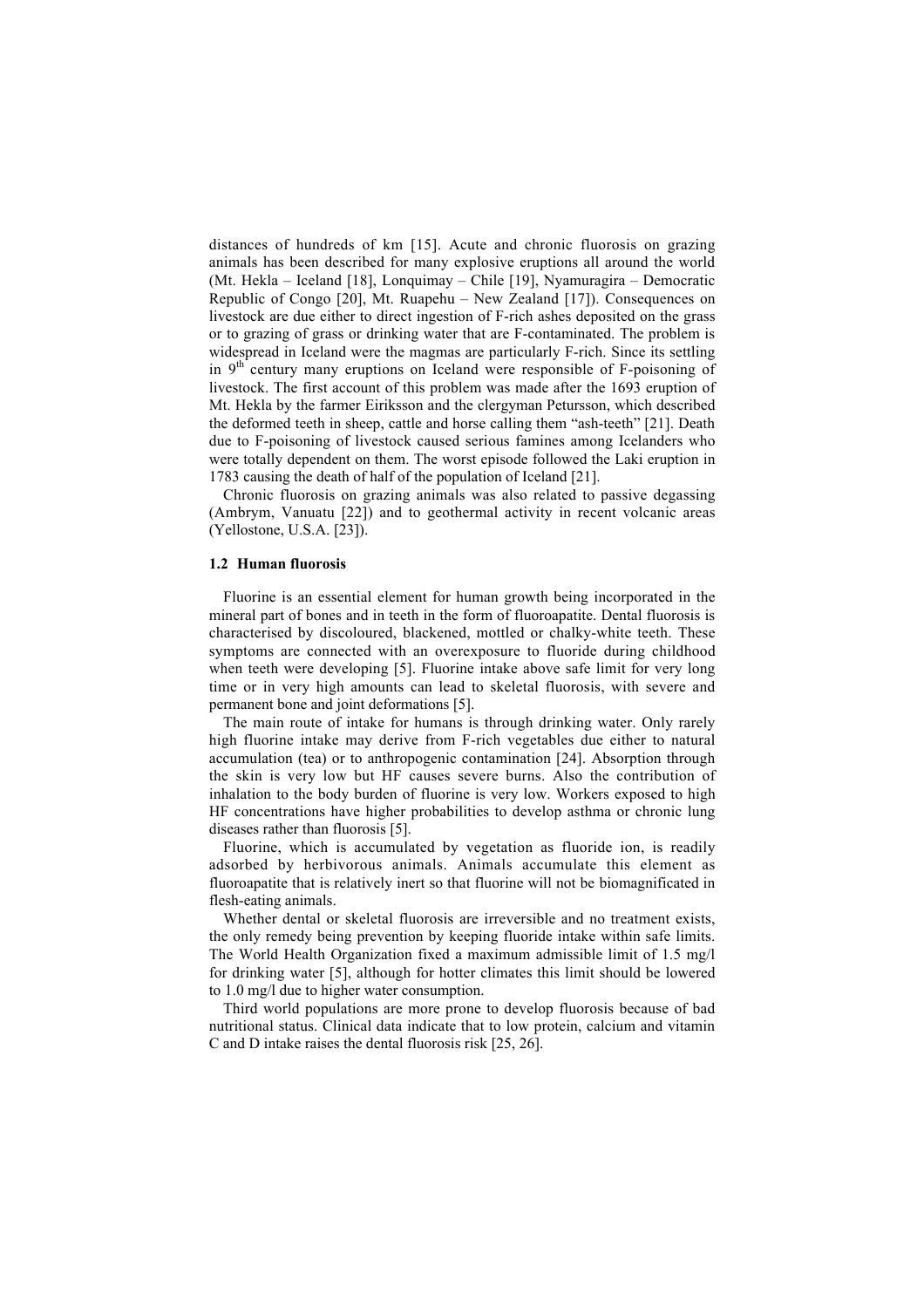A conservative estimate indicates that fluorosis affects tens of millions of people and is endemic in at least 25 countries across the globe [25]. Among these, Japan, New Zealand, Mexico and the countries along the east African Rift Valley (Eritrea, Ethiopia, Uganda, Kenia and Tanzania) display widespread volcanic activity.

## 2 Review of human fluorosis related to volcanic activity

The problem of fluorosis related to volcanic activity was first recognised in Japan were this pathology was called "Aso volcano disease" [27] due to the fact that fluorosis was widespread in the population living at the foot of this volcano.

Water intake being the main route of fluorine into the human body, fluorosis in volcanic areas is generally associated to elevated fluoride content in surface- and ground-waters. Contamination of vegetation, which is the main agent of volcanic-related fluorosis in herbivorous animal, is only of secondary importance for human health.

High fluorine content in waters derive either from water-rock interaction (WRI) processes in volcanic aquifers (groundwaters) or to contamination due to wet or dry deposition of magmatic fluorine (surface waters - reservoirs).

Furthermore, paleopathologic studies on human skeletons found in Herculaneum, referable to victims of 79 AD eruption of Mt. Vesuvius, evidenced that fluorosis in this area had the same incidence as in modern times, pointing to the constancy of the geochemical processes responsible for fluorine enrichment of the drinking water in the area over at least the last 2000 years [28].

#### 2.1 Water-rock interaction

Volcanic rocks are often enriched in fluorine. Hydrogen fluorine is, in fact, one of the most soluble gases in magmas and exsolves only partially during eruptive activity. Burton et al. [29] estimated for example that Etnean magmas exsolve only about 20% of their initial HF content during effusive activity. Furthermore fluorine behaves as incompatible element being highly enriched in differentiated volcanic products [30].

In volcanic aquifers elevated temperatures and/or strong acidic conditions enhance WRI processes. Such conditions often lead to high concentrations of harmful elements [31]. Therefore fluorine concentrations in volcanic aquifers above safe drinking limits are rather the rule than the exception. Values as high as tens of mg/l of fluorine are often achieved in groundwaters, which if used for human consumption can easily lead to skeletal fluorosis.

Dental fluorosis due to groundwaters enriched by WRI in recent or active volcanic areas has been assessed in many parts of the world. Many articles illustrates such cases. Some of them refer to limited areas like Gölcük – SW Turkey [32], Mt. Aso volcano, Japan [27], Island of Tenerife – Spain [33], Furnas volcano, São Miguel – Azores, Portugal [34], Albano Lake – Italy [35], while other evidence a widespread problem throughout entire countries like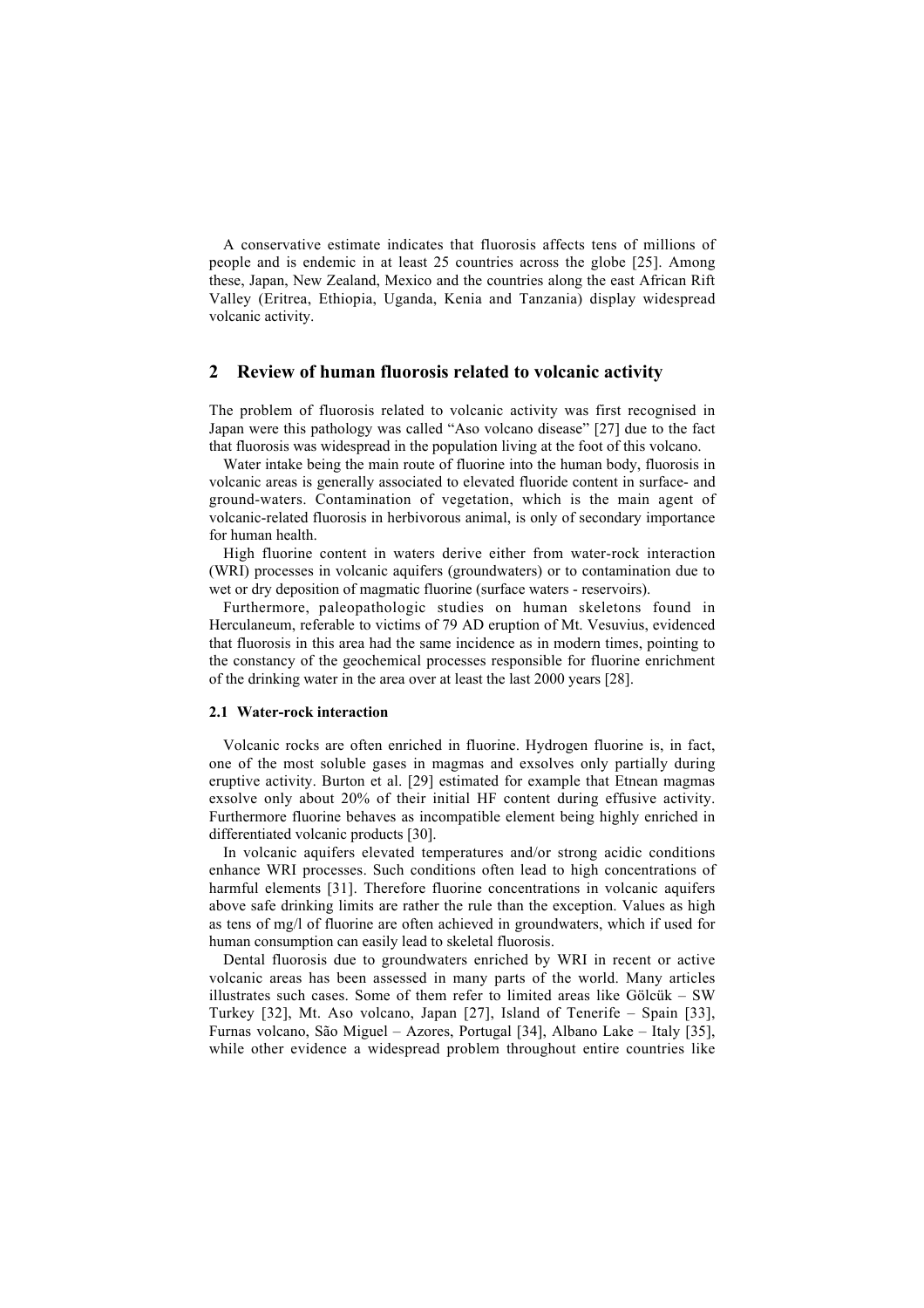Mexico [36], Ethiopia [37], Kenya [38], Tanzania [26]. In these areas, populations as high as 200,000 people could be at risk to develop fluorosis like for example the inhabitants of the Los Altos the Jalisco region in Mexico [39].

Particularly high fluorine concentrations (thousands of mg/l) can only be achieved under extreme conditions, partially or totally ascribable to volcanic activity. Lakes along the East Africa Rift Valley display values as high as 1980 mg/l (Lake Magadi – Kenia [40]). Such high contents originate from geothermal weathering of the F-rich volcanic rocks further concentrated by evaporative processes in arid climate. Calcium concentrations in these lakes, which could limit fluorine concentrations through fluorite precipitation, are very low due to precipitation of carbonate phases in a highly alkaline environment.

Very acidic lakes in active volcanic systems (pH values  $\approx$  0) can also achieve extreme fluorine concentrations not only due to intense WRI processes but also to direct input of F-rich volcanic gases. Lakes like Poas – Costa Rica [41] and Ijen Crater Lake – Indonesia [42] reach concentrations far above 1000 mg/l.

Seepage or effluent rivers from these extremely F-rich lakes can easily contaminate ground- or surface waters. It has been estimated that the Ijen Crater Lake discharges daily in the surface and groundwaters of the highly populated area of Asembagus about 2800 kg of fluorine [42], which is responsible of the widespread occurrence of fluorosis in the area. Furthermore the fluorine contained in the salts extracted from the shores of the East African Rift Valley lakes and used for cooking purposes represent an additional fluorine source for the local population [26].

## 1.2 Degassing activity

Persistent open conduit degassing being the main source of fluorine to the atmosphere can be also the source of contamination of water resources close to volcanoes. In two volcanic systems, high magmatic fluorine deposition has been correlated to human fluorosis.

Stromboli Island – Italy releases 2 Gg/a of fluorine of which about 1% is deposited on its flanks [43]. Deposition decreases exponentially from the summit craters (70 mg/m<sup>2</sup>/d) to the periphery of the island (0.5-1 mg/m<sup>2</sup>/d). Up to few decades ago the inhabitants of Stromboli derived their water resources mainly from rainwater collection. A recent study highlighted volume weighted mean values of fluorine in rainwater ranging from 0.4 to 1.9 mg/l in the inhabited area of the island were rainwater was collected [43, 44]. Such concentrations are high enough to cause dental fluorosis and actually elderly people suffer from this pathology. Nowadays people all drink bottled water and most of the water for domestic use is brought by ship from the Sicilian mainland so that young people do not show any sign of dental fluorosis.

Recent studies assessed that Ambrym volcano - Vanuatu releases enormous amount of HF (up to 400 Gg/a) with severe environmental consequences [22]. Fluorosis is widespread on the island and is due to contamination of drinking water resources (mainly rainwater) and vegetables through abundant fluorine deposition [22].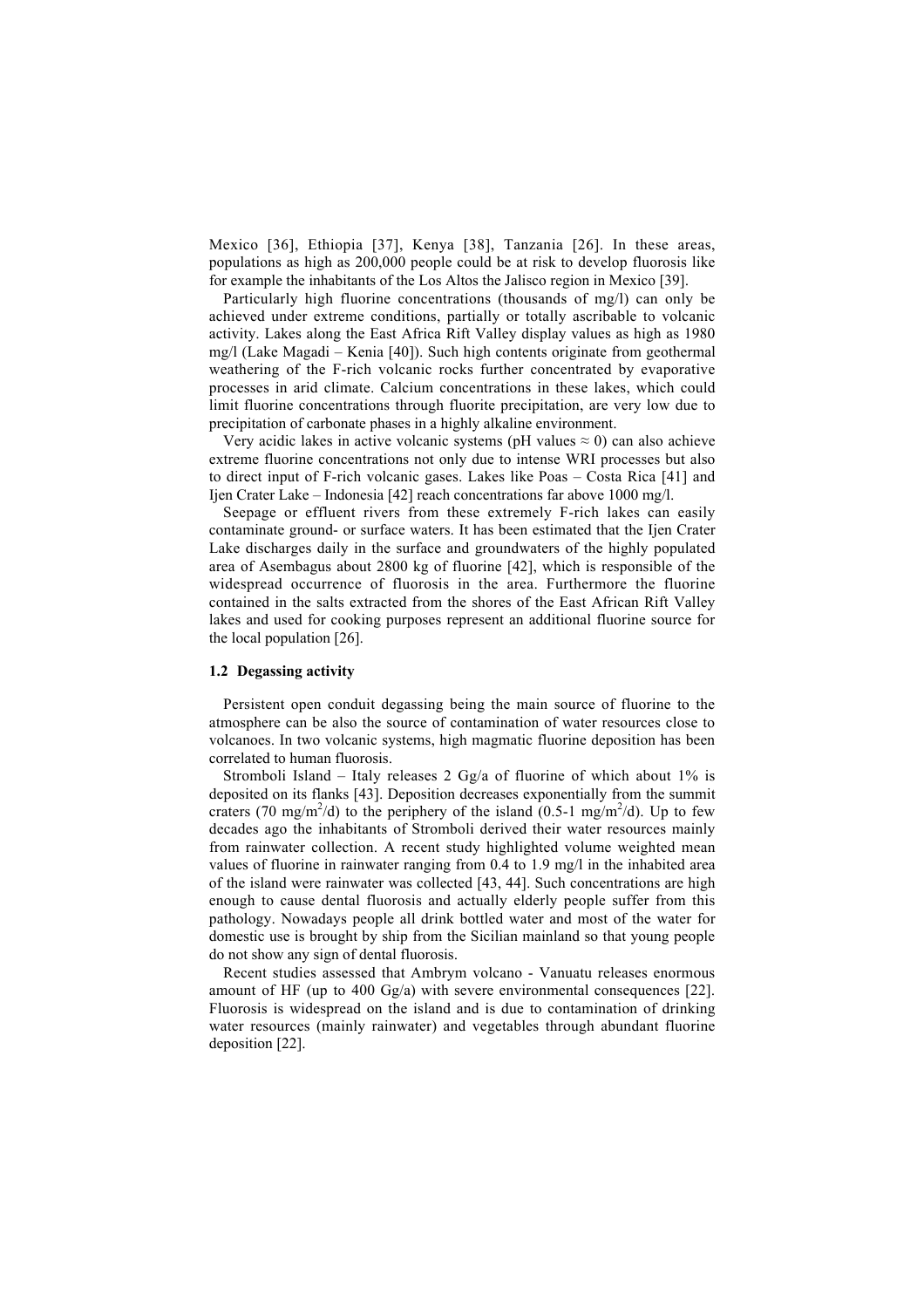## 1.3 Explosive activity

During explosive activity huge quantities of fluorine are deposited with ashes around the volcano up to distances of hundreds of km. Contamination is in this case generally of short duration because of permanent adsorption of fluorine in soils and dilution through rainwaters, and generally does not bring to chronic expositions of humans. The most exposed to the transient high fluorine levels are herbivorous animals.

The only known eruption that had also consequences on humans was that of Laki – Iceland in 1783. The Icelandic clergyman and historian Jon Steingrimsson, who described in detail all consequences of fluorine intoxication on livestock, tells us also that some of the people living in the area most affected by ashfall developed the same bone and teeth deformations like the animals [21]. In this case fluorosis affected people who had to live on food and to drink water that were contaminated by fluorine. The consequences were probably worsened by the bad nutritional status deriving from the food shortage that followed the eruption. Furthermore this was a long-lasting eruption, exposing people to very high fluorine levels for many months.

# 3 Remediation

There are basically two approaches for treating water supplies to remove fluoride: flocculation and adsorption [45]. In the former method fluoride is removed through reaction with chemicals (generally hydrate aluminium salts) that coagulating into flocs settle at the bottom of the container. The other method is to filter water down through a column packed with a strong adsorbent, such as activated alumina, activated charcoal or ion exchange resins. Both methods can be used for community or household treatment plants but often their exercise costs are to high for third world countries.

Resent research highlighted the strong fluoride sorption properties of volcanic soils, which are readily available in volcanic areas [45, 46]. The high content of amorphous phases of aluminium (allophane, imogolite), clay minerals and organic bound aluminium enhance fluoride adsorption properties.

Volcanic soils exert their defluoridation properties also naturally. Bellomo et al. [43] evidenced that the soils of Mt. Etna adsorb about 70% of the magmatic fluorine deposited on its flanks protecting the huge groundwater resources and maintaining the fluoride concentration always below the safe drinking water level.

# 4 Concluding remarks

Fluorosis is generally not considered in the volcanic hazard evaluation of volcanic systems. Nevertheless fluorosis related to volcanic activity affects probably, at the global level, nearly some million of people. In the majority of cases this brings only little sufferance or even only aesthetic problems (dental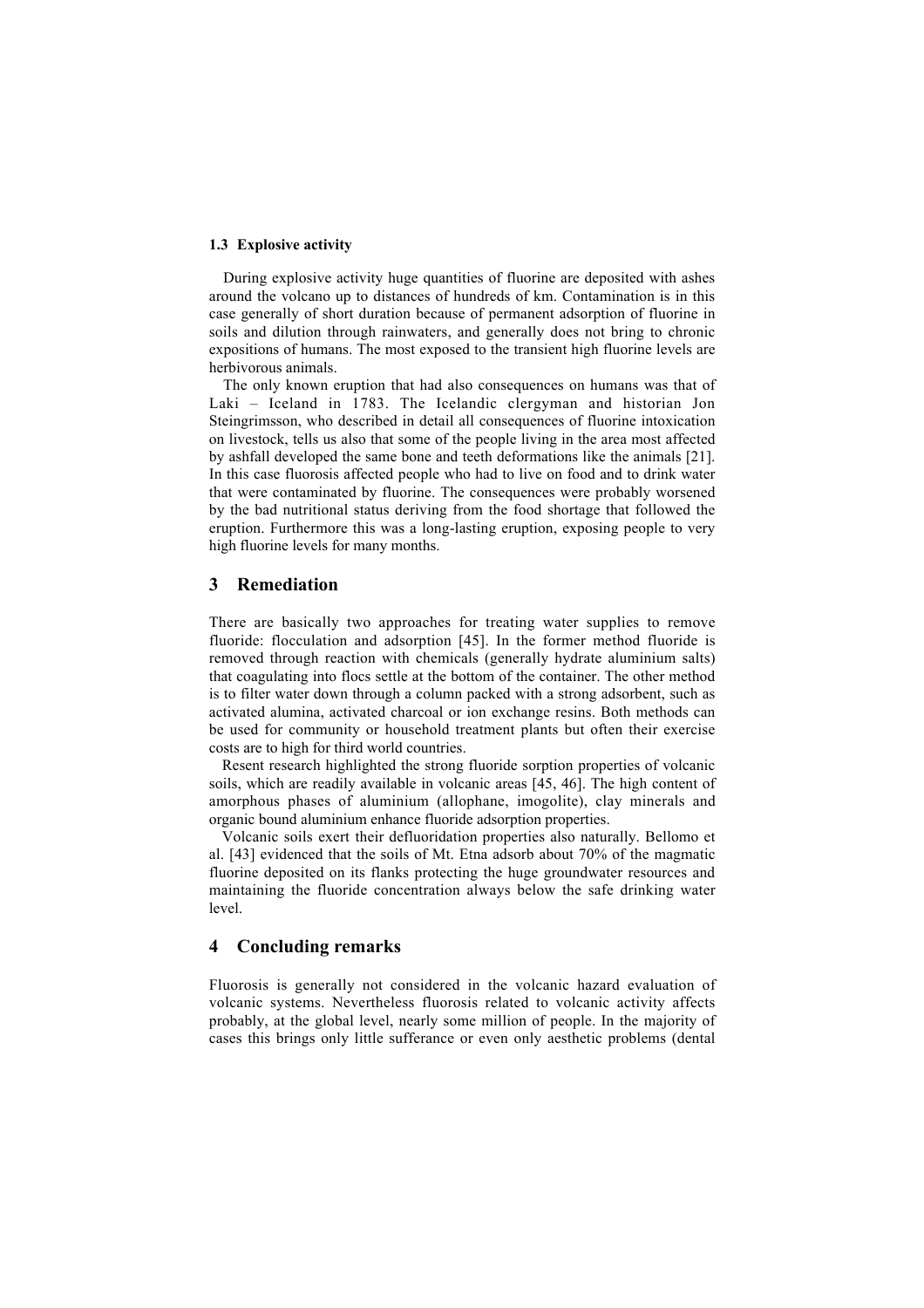fluorosis) but in the worst cases it can bring to complete inability (skeletal fluorosis).

Problems of magmatic fluorine contamination have to be managed in different ways. Contamination due to WRI processes has to be resolved with methodologies attaining correct water resource management, i.e. searching alternative (low-F) water sources or applying water treatment methods. It has to be highlighted that while in the more evolved nations fluorosis is generally declining because there are enough economic resources to find alternative water sources (i.e. Stromboli and Furñas) or to apply correct water treatments, in the less evolved nations the problem is still increasing. This depends on many reasons. One is the constant population growth in third world nations, particularly in the highly fertile volcanic areas [47], exposing an increasing number of people to the risk of fluorosis (and other volcanic risks). Furthermore in some of these countries, which often suffer for arid climate and consequent water shortage problems, emphasis is usually on water availability rather than quality. But while in some cases, discoloured teeth may be an acceptable side effect of the overriding need to provide microbially clean, easily accessible and cheap drinking water, in some country of the East African Rift Valley maximum admissible concentrations in drinking waters (3 mg/l in Ethiopia and 8 mg/l in Tanzania) expose people to the more serious consequences of skeletal fluorosis.

Fluorine contamination due to eruptive activity often requires emergency management. One of the major tools is quantitative modelling that gives important informations for the identification of exposure pathways and for the fluorosis risk management. The problem was discussed in two recent papers. One deals with the contamination of rainwater tanks and open drinking water reservoirs through volcanic ashes [48]. The risk connected to this type of contamination depends on the quantity of leachable fluorine adsorbed by ashes and the ash/water mass ratio in the contaminated reservoir. The other paper applies mathematical models, developed by the U.S. Environmental Agency, to different volcanic activity scenarios [49]. The risk assessment was applied to quantitatively estimate exposure pathways and daily average intake of fluoride in hypothetical fluoride-contaminated volcanic areas.

## References

- [1] Appleton, J.D., Fuge, R., McCall, G.J.H. (eds.) *Environmental Geochemistry and Health*, Geological Society Special Publ. 113, 1996.
- [2] Edmunds, W.M., Smedley, P.L., Groundwater geochemistry and health: an overview. Appleton, J.D., Fuge, R., McCall, G.J.H. (eds.) *Environmental Geochemistry and Health*, Geological Society Special Publ. 113, 1996.
- [3] http://www.ivhhn.org/.
- [4] Weinstein, L.H., Davison, A., *Fluoride in the Environment*, CABI Publishing, 2003.
- [5] WHO, *Fluorides*, Geneva, World Health Organization. Environmental Health Criteria 227, pp. 268, 2002.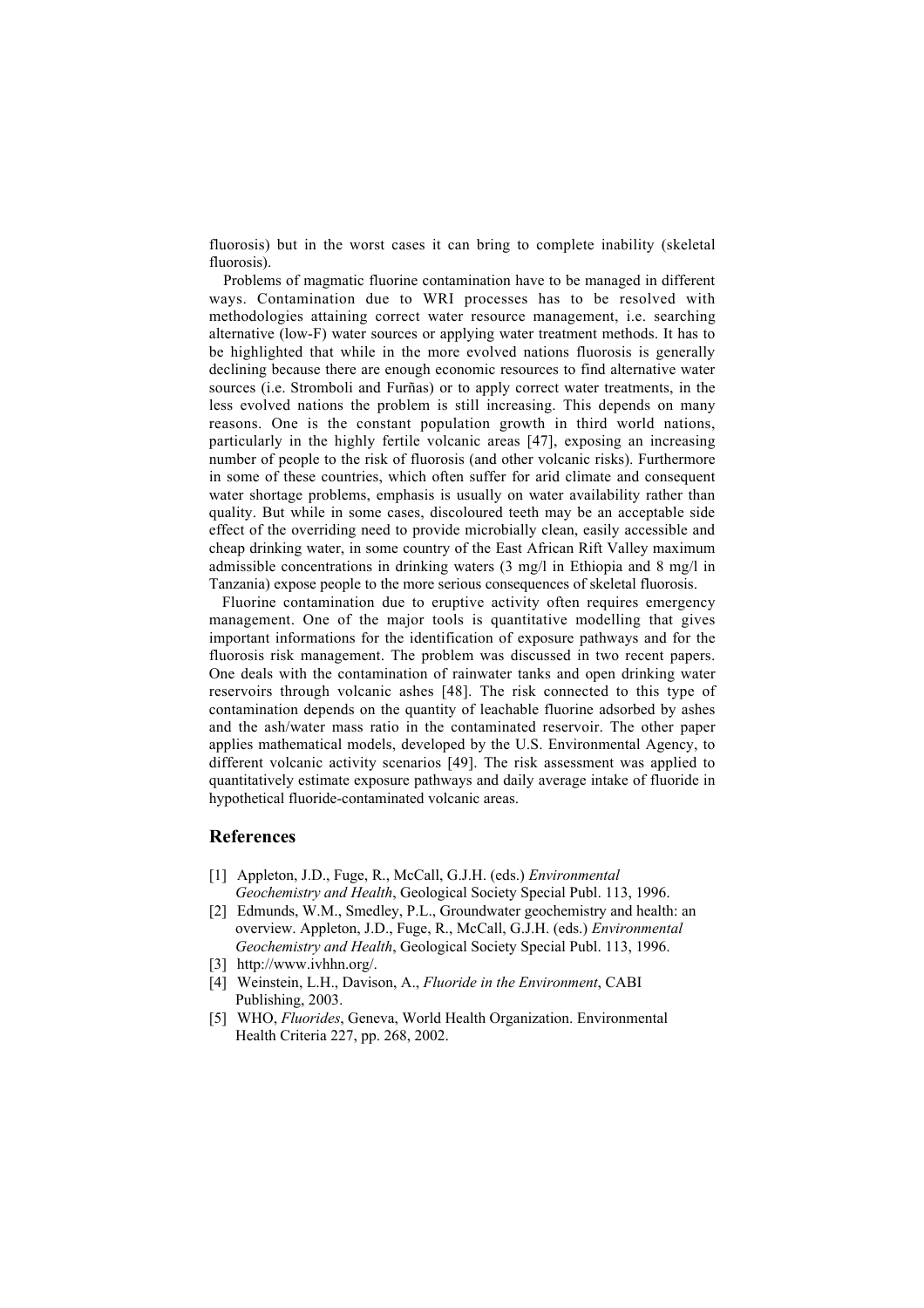- [6] Symonds, R.B., Rose, W.I., Reed, M.H., Contribution of Cl- and F-bearing gases to the atmosphere by volcanoes, *Nature*, 334, 415-418, 1988.
- [7] Halmer, M.M., Schmincke, H.U., Graf, H.F., The annual volcanic gas input into the atmosphere, in particular into the stratosphere: a global data set for the past 100 years, *J. Volcanol. Geoth. Res.*, 115, 511-528, 2002.
- [8] Francis, P., Chaffin, C., Maciejewski, A., Oppenheimer, C., Remote determination of  $\overline{SiF_4}$  in volcanic plumes: A new tool for volcano monitoring, *Geophys. Res. Lett.*, 23(3), 249-252, 1996.
- [9] Schwandner, F.M., Seward, T.M., Gize, A.P., Hall, P.A., Dietrich, V.J., Diffuse emission of organic trace gases from the flank and the crater of a quiescent active volcano (Vulcano, Aeolian Islands, Italy), *J. Geophys. Res.*, 109, D04301, 2004.
- [10] Cadle, R.D., A comparison of volcanic with other fluxes of atmospheric trace gas constituents, *Rev. Geophys.*, 18, 746-752, 1980.
- [11] Francis, P., Burton, M.R., Oppenheimer, C., Remote measurements of volcanic gas compositions by solar occultation spectroscopy, *Nature*, 396, 567-570, 1998.
- [12] Aiuppa, A., Bellomo, S., Brusca, L., D'Alessandro, W., Di Paola, R., Longo, M., Major ion bulk deposition around an active volcano (Mt. Etna, Italy), *Bull. Volcanol.*, 68, 255-265, 2006.
- [13] Garrec, J.P., Plebin, R., Faivre-Pierret, R.X., The Influence of volcanic fluoride emissions on surrounding vegetation, *Fluoride*, 10, 152-156,1984.
- [14] Notcutt, G., Davies, F., Accumulation of volcanogenic fluoride by vegetation: Mt. Etna, Sicily, *J. Volcanol. Geotherm. Res.*, 39, 329-333, 1989.
- [15] Oskarsson, N., The interaction between volcanic gases and tephra: fluorine adhering to tephra of the 1970 Hekla eruption, *J. Volcanol. Geotherm. Res.*, 8, 251-266, 1980.
- [16] Thorarinsson, S., On the damage caused by volcanic eruptions with special reference to tephra and gases, In: Sheets, P.D., Grayson, D.K. (eds.), *Volcanic activity and human ecology*, Academic Press, New York, p. 125- 159, 1979.
- [17] Cronin, S.J., Neall, V.E., Lecointre, J.A., Hedley, M.J., Loganathan, P., Environmental hazards of fluoride in volcanic ash: a case from Ruapehu volcano, New Zealand, *J. Volcanol. Geotherm. Res.*, 121, 271-291, 2002.
- [18] Georgsson, G., Petursson, G., Fluorosis of sheep caused by the Hekla eruption in 1970, *Fluoride*, 5(2), 58-66, 1972.
- [19] Araya, O., Wittwer, F., Villa, A., Ducom, C., Bovine fluorosis following volcanic activity in the southern Andes, *Vet. Rec.*, 126, 641-642, 1990.
- [20] Casadevall, T.J., Lockwood, J.P., Active volcanoes near Goma, Zaire: hazard to residents and refugees, *Bull. Volcanol.*, 57, 275-277, 1995.
- [21] Fridriksson, S., Fluoride problems following volcanic eruption, In: Shupe, J.L., Peterson, H.B., Leone, N.C., (Eds.) *Fluorides, - Effect on vegetation, animals and humans*, Pearagon Press, UT, 339-344, 1983.
- [22] Crimp, R., Cronin, S., Charley, D., Oppenheimer, C., Bani, P., Dental fluorosis attributed to volcanic degassing on Ambrym, Vanuatu, *Cities on Volcanoes 4, Quito, Ecuador, 23-27 Jannuary 2006, Abstract book*, 2006.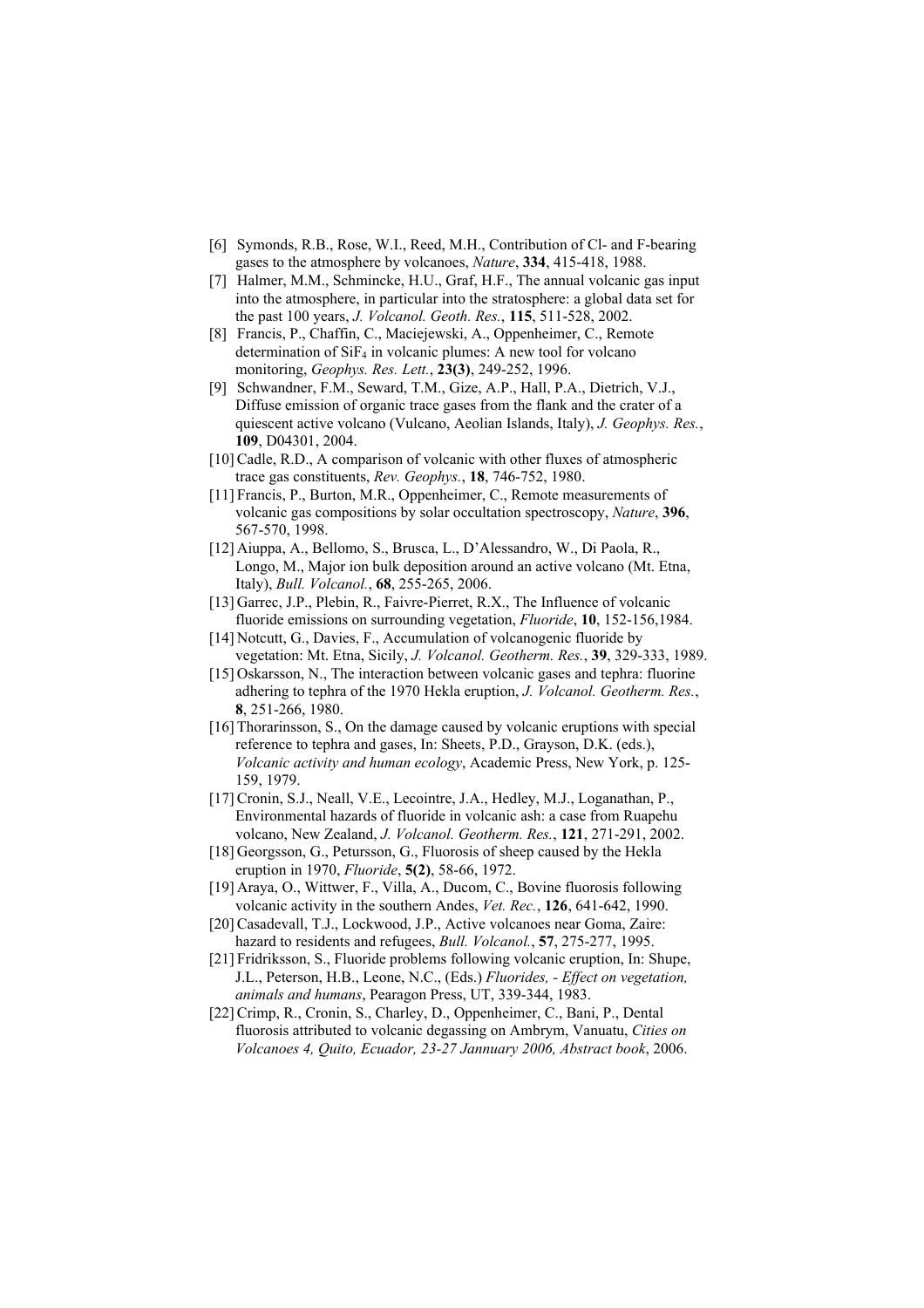- [23] Garrot, R.A., Eberhardt, L.L., Otton, J.K., White, P.J., Chaffee, M.A., A geochemical trophic cascade in Yellowstone's geothermal environments, *Ecosystems*, 5, 659-666, 2002.
- [24] Ando, M., Todano, M., Yamamoto, S., Tamura, K., Asanuma, S., Watanabe, T., Kondo, T., Sakurai, S.J.R., Liang, C., Chen, X., Hong, Z., Cao, S., Health effects of fluoride caused by coal burning, *Sci. Total Environ.*, 271, 107-116, 2001.
- [25] Qian, J., Susheela A.K., Mudgal, A., Keast, G., Fluoride in water: an overview, *Waterfront*, 13, 11-13, 1999.
- [26] Nanyaro, J.T., Aswathanarayana, U., Mungure, J.S., Lahermo, P.W., A geochemical model for the abnormal fluoride concentration in waters in parts of northern Tanzania, *J. African Earth Sci.*, 2, 129–140, 1984.
- [27] Kawahara, S., Odontological observations of Mt. Aso-volcano disease, *Fluoride*, 4, 172-175, 1971.
- [28] Morettini, L., Ciranni, R., *Herculaneum other mysteries unearthed*, C.N.R., Bologna, 2000.
- [29] Burton, M., Allard, P., Murè, F., Oppenheimer, C., FTIR remote sensing of fractional magma degassing at Mt. Etna, Sicily, In: *Volcanic degassing*, Oppenheimer, C., Pyle, D., Barclay, J. (eds) Geol. Soc. London Spec. Publ. 213, 281-293, 2003.
- [30] Sigvaldason, G.E., Oskarsson, N., Fluorine in basalts from Iceland, *Contr. Mineral. Petrol.*, 94, 263-271, 1986.
- [31] Aiuppa, A., D'Alessandro, W., Federico, C., Palumbo, B., Valenza, M., The aquatic geochemistry of arsenic in volcanic groundwaters from southern Italy, *Appl. Geochem.*, 18, 1283-1296, 2003.
- [32] Pekdeger, A., Özgür, N., Schneider, H.J., Hydrogeochemistry of fluoride in shallow aqueous systems of the Gölcük area, SW Turkey, In: Kharaka, Y.K., Maest, A.S. (eds) *Proc. 7th Intern. Symp. on Water Rock Interaction*, Utah, 821-824, 1992.
- [33] Hardisson, A., Rodriguez, M.I., Burgos, A., Diaz Flores, L., Gutierrez, R., Varela, H., Fluoride levels in publicly supplied and bottled drinking water in the island of Tenerife, Spain, *Bull. Environ. Contam. Toxicol.*, 67, 163-170, 2001.
- [34] Baxter, P.J., Buabron, J.C., Coutinho, R., Health hazards and disaster potential of ground gas emissions at Furnas volcano, São Miguel, Azores, *J. Volcanol. Geotherm. Res.*, 92, 95-106, 1999.
- [35]Beccari, M., Dall'Aglio, M., Nuove frontiere nell'approvvigionamento di acque per usi civili ed agricoli alla luce della loro accettabilità, Atti del Convegno dell'Accademia dei LINCEI pp. 99-127, "Accettabilità delle acque per usi civili ed agricoli". Roma, 5 Giugno 2002.
- [36] Soto-Rojas, A.E., Ureña-Cirett, J.L., Martínez-Mier E.A., A review of the prevalence of dental fluorosis in Mexico, *Pan Am. J. Public Health*, 15, 9- 17, 2004.
- [37] Kloos, H., Tekle Haimanot, R., Distribution of fluoride and fluorosis in Ethiopia and prospects for control, *Tropical Medicine and International Health*, 4, 355-364, 1999.